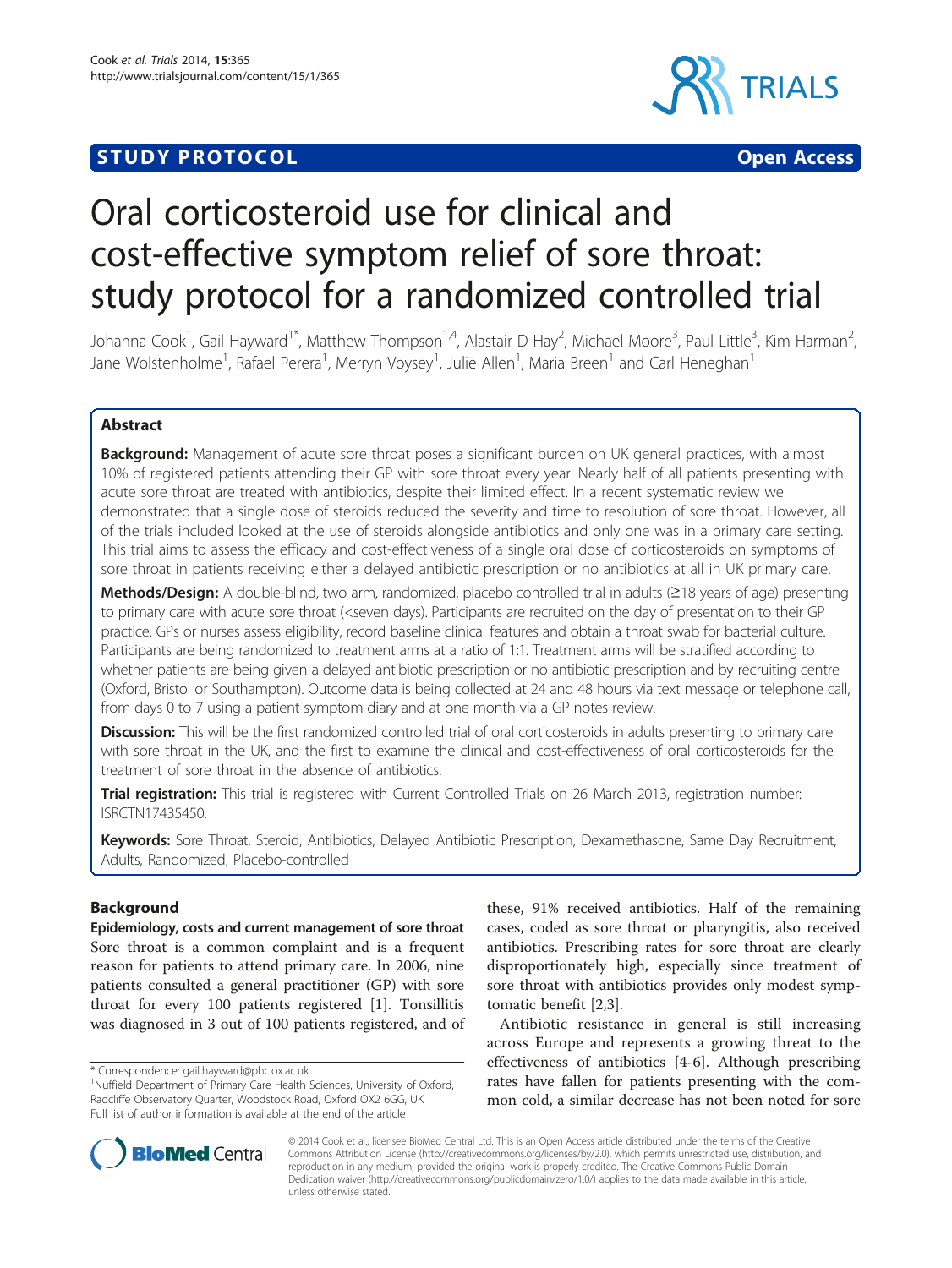throat [\[1](#page-12-0)]. Part of the reason may be the absence of alternative symptomatic treatments, resulting in a prescribing 'vacuum'.

The lost productivity associated with tonsillitis has been estimated at £190 per episode [[7\]](#page-12-0). The weekly UK incidence of patients presenting to their GP with sore throat averages at 60 per 100,000 in the current population. Extrapolating from this, we might expect a cost of almost £6 per person per year in lost productivity alone (equating to £370 million at 2010 population figures), in addition to an estimated £60 million cost in GP consultations [[8\]](#page-12-0).

## Rationale for testing the effectiveness of corticosteroids in sore throat

Corticosteroids may offer an alternative symptomatic treatment for sore throat. They are known to inhibit transcription of the pro-inflammatory mediators in airway endothelial cells which are responsible for pharyngeal inflammation and ultimately symptoms of pain [\[9](#page-12-0)]. Steroids are beneficial in other upper respiratory tract infections such as acute sinusitis, croup, and infectious mononucleosis [[10](#page-12-0)-[13](#page-12-0)]. Short courses of even high-dose oral steroids are considered to be safe, in the absence of any specific contraindications [[14](#page-12-0)].

A systematic review and meta-analysis of randomized controlled trials assessing the benefit of oral corticosteroids in sore throat [[15,16\]](#page-12-0) identified eight eligible trials. The review found that a single dose of oral or intramuscular dexamethasone increased the likelihood of complete resolution of pain at 24 hours by more than three times (relative risk 3.2 (95% CI 2.0 to 5.1; P <0.001), absolute risk reduction 27% (95% CI 17 to 36%), number needed to treat 3.7 (95% CI 2.8 to 5.9)). The mean time to onset of pain relief was reduced by more than 6 hours (95% CI 3.4 to 9.3;  $P < 0.001$ ). However, all of the included trials compared steroids to placebo in addition to oral antibiotics. Furthermore, only one of the trials (in Israel) recruited patients presenting to primary care. We have searched the International Controlled Trials Register to confirm there are no similar trials currently being conducted or registered.

## Justification for treatment dose and method

The dose of oral corticosteroid used in the majority of previous trials in adults was a single dose of 10 mg of dexamethasone or the equivalent dose of prednisolone, either orally, or intramuscularly, or both. Those trials included children up to the age of 18-years-old and used 10 mg of dexamethasone as the maximum dose. Our systematic review found no difference in the effect of oral compared to intramuscular administration of corticosteroid. Therefore this trial is using a single dose of 10 mg of oral dexamethasone as the dose most

commonly found to be effective and the treatment method causing the least discomfort.

## Known and potential risks to human participants

Long-term steroid use is known to be associated with an array of systemic side effects [\[17](#page-12-0)]. However, in the absence of specific contraindications [[17](#page-12-0),[18](#page-12-0)], a short (up to 1 week) course of high-dose steroids is considered to be safe and associated with few side effects [[19\]](#page-12-0). Our systematic review found no difference in either serious adverse events or all adverse events, relapse or recurrence rates between participants receiving corticosteroids and those receiving placebo [\[15](#page-12-0)].

The prospect of achieving rapid symptomatic relief with a single dose of oral steroids has positive implications: improving patient treatment options, reducing unnecessary antibiotic prescriptions and reducing the economic burden of sore throat. However, evidence is required for the clinical and cost-effectiveness of oral steroids in sore throat in the absence of antibiotics and in a primary care population. We are therefore conducting a randomized double-blind trial comparing a single dose of oral dexamethasone to placebo in adults aged 18 years or over presenting to UK primary care (Treatment Options without Antibiotics for Sore Throat or TOAST trial).

## Methods/Design

## **Objectives**

The primary objective of the trial is to investigate if, in adults ≥18 years presenting to primary care with acute sore throat, the use of a single dose of oral dexamethasone leads to increased speed of resolution or improvement in symptoms compared with placebo.

The trial has several secondary objectives. Firstly, to investigate whether dexamethasone compared with placebo leads to increased resolution or improvement in symptoms in those patients who have not been prescribed antibiotics. Secondly, to investigate whether dexamethasone compared to placebo will, in those patients offered a delayed antibiotic prescription, reduce the number of patients taking antibiotics for their sore throat within seven days. Thirdly, to investigate whether a single dose of oral dexamethasone compared to placebo will: reduce time away from work or education within seven days, not increase the incidence of hospital admission with complications related to sore throat (such as peritonsillar abscess) within 28 days, not increase repeat attendance at the GP within 28 days with symptoms or complications of sore throat, and be cost-effective. Fourthly, to assess predictors of response to corticosteroids including existing severity scores (FeverPAIN score and Centor score), baseline factors and positive bacterial throat swab.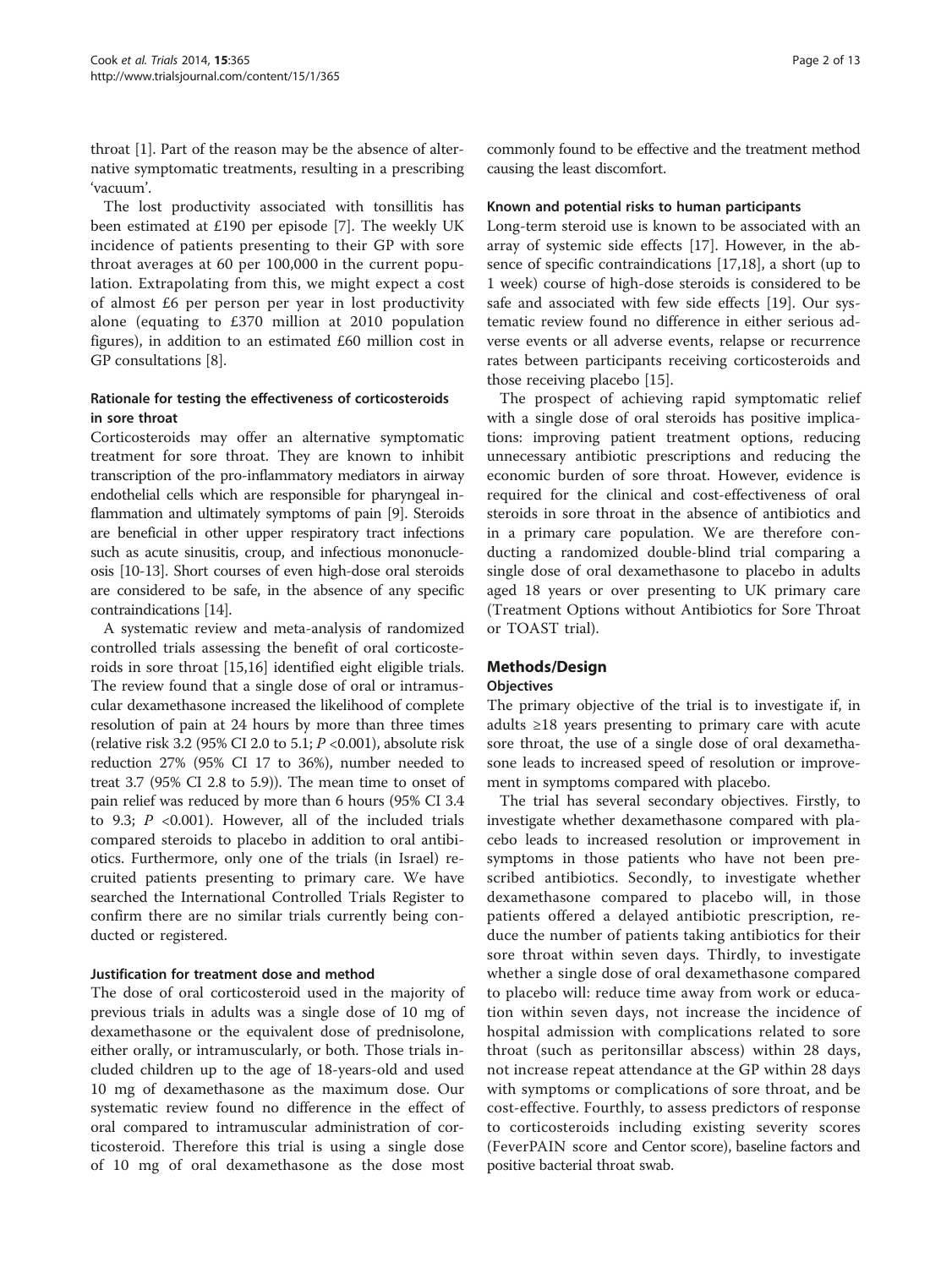#### Trial design

The trial is a two arm, individually randomized, doubleblind trial comparing a single dose of 10 mg oral dexamethasone with placebo in adults aged 18 years or over presenting to primary care with sore throat. The trial requires a single visit to the GP from each participant and a one-week period of participant involvement from the point of randomization and treatment. See flow chart (Additional file [1](#page-12-0)). The trial will be a multicenter trial based at general practices in Oxford, Bristol and Southampton in England, UK.

## Primary and secondary endpoints and outcome measures Primary outcome

The primary outcome of this trial is the direct report by the patient of presence or absence of complete resolution of sore throat at 24 hours by either text message or telephone.

#### Secondary outcomes

The trial has several secondary outcomes which include: direct report by those patients who have not been prescribed antibiotics of presence or absence of complete resolution of sore throat at 24 hours by either text message or telephone, and report of presence or absence of complete resolution of sore throat at 48 hours by either text message or telephone contact. Additionally we will record for the seven days after treatment is administered: time to onset of pain relief (in hours), time to complete symptom resolution (in hours), report of difficulty swallowing and pain on swallowing, the duration of moderately bad symptoms recorded by validated symptom diary, the change in ratings of sore throat pain and pain on swallowing by visual analogue scale, the uptake of delayed antibiotic prescription and any time missed from work or education.

Furthermore we will record the severity of symptoms in the two to four days after seeing a GP based on the symptom diary, any attendance at GP practices, Emergency Departments, or out-of-hours centers within 28 days with symptoms or complications associated with sore throat such as peritonsillar abscess, any hospital admission with related complications of sore throat within 28 days, use of over-the-counter medications and prescription medications (including, if delayed antibiotics are taken, whether the course is completed and whether any other antibiotics were taken) in the first seven days and cost-effectiveness measures which include incremental cost, EuroQol EQ-5D-5L score change in seven days and impact on usual activities over most recent seven days

#### Inclusion criteria

Trial participants will be anyone aged 18 years or over presenting to primary care with acute sore throat which is judged by the clinician to be infective in origin, whose onset of symptoms has been within seven days of presentation and has the capacity and willingness to complete trial documentation.

#### Exclusion criteria

The participant may not enter the study if any of the following apply:

They are a female participant who is pregnant, lactating or planning pregnancy during the course of the study, they have had recent (<one month) use of inhaled or oral corticosteroids or a recent (<one month) adenotonsillectomy.

Participants will be excluded if they are currently or recently (<14 days) taking antibiotics, there is a clear alternative diagnosis such as pneumonia or they have a known immune deficiency (such as HIV, active chemotherapy or advanced cancer), are scheduled elective surgery or other procedures requiring general anaesthesia during the next seven days, are terminally ill, or have symptoms or signs suggesting that hospital admission is required (such as being completely unable to swallow, very systemically unwell or peritonsillar abscess).

They are also excluded if the patient is judged by the GP to require immediate antibiotics, has a history of severe affective disorders including steroid-induced psychiatric illness, is currently taking any medication on the British National Formulary (BNF) listed contraindications to oral steroids or has existing symptoms that are also side effects of oral steroids or if the patient is taking other interacting medication (for example phenytoin and anti-coagulants). Clinicians are asked to use the BNF and their clinical prescribing systems to check for interactions for all patients.

Further to this patients are excluded if they have a known dexamethasone allergy or if they have any other significant disease or disorder which, in the opinion of the investigator, may either put the participants at risk because of participation in the study, or may influence the result of the study or the participant's ability to participate in the study.

If the patient has been involved in another clinical trial of an investigational medicinal product in the last 90 days or any other research within the last 30 days, the recruiting primary care site is not the patients usual practice if the patient is not expecting to still be with the primary care site in one month ( temporary residents), they have previously participated in the TOAST trial the patient is unable to be randomized by the end of the (working) day of presentation or they have a requirement for a live vaccine in the next seven days they will also be excluded.

#### Expenses and benefits

Healthcare visits in addition to normal care are not anticipated, nor does the trial offer any other payment for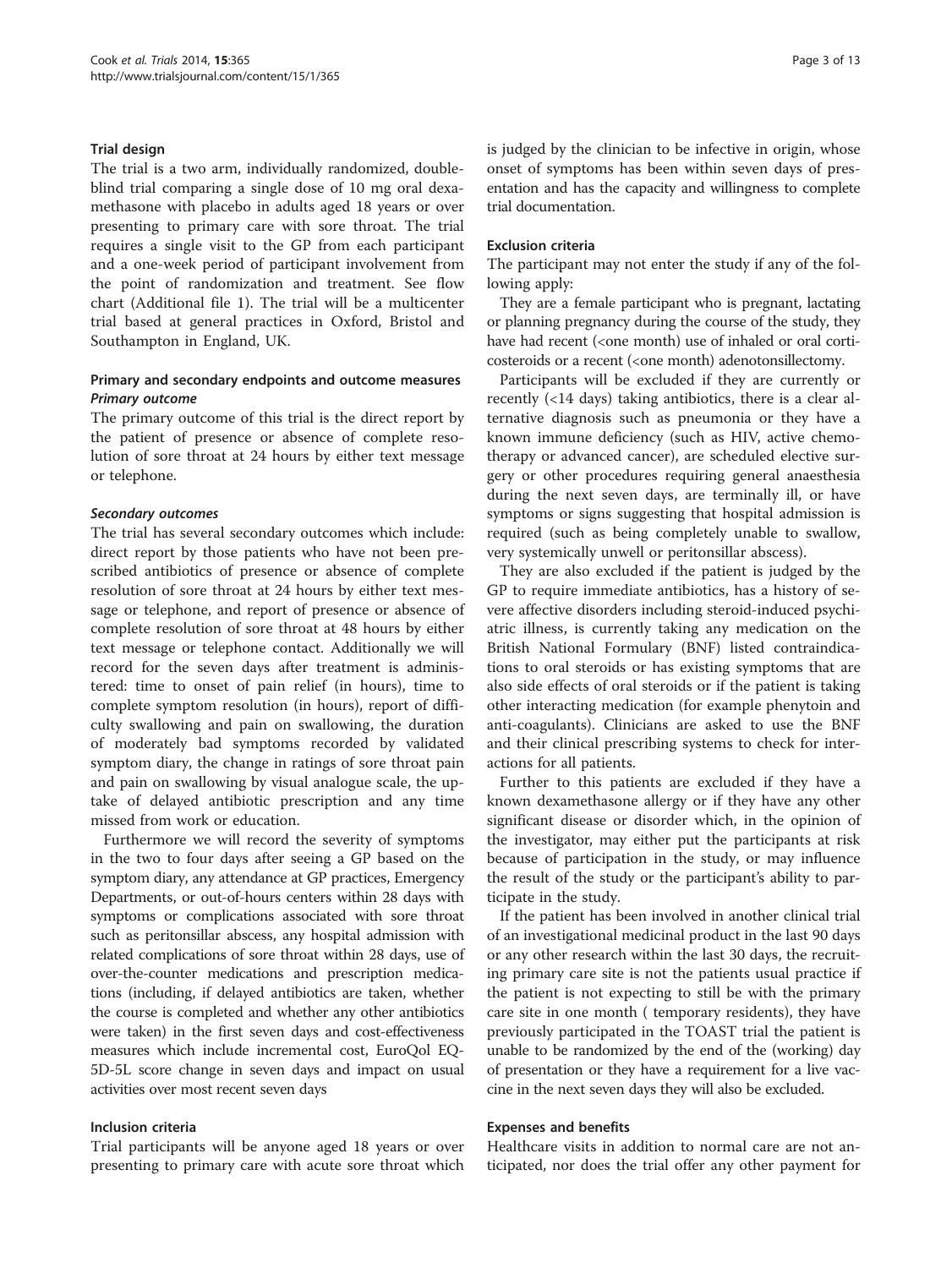involvement in the study, however if additional travel expenses are incurred due to an extra visit to the GP for the baseline trial assessment these expenses will be covered. Trial medication is provided free of charge, but participants will have to pay for their antibiotic prescription, if one is given. However, participants who return a completed symptom diary to the Primary Care Clinical Trials Unit (PC-CTU) are being sent a £10 gift card as a thank you for participating and completing all the follow-up documentation.

## Study procedures

## Informed consent

The participant must personally sign and date the latest approved version of the informed consent form before any study specific procedures are performed. Written and verbal versions of the participant information sheet and informed consent are presented to participants by the responsible clinician detailing no less than the exact nature of the study, the implications and constraints of the protocol, the known side effects and any risks involved in participation. It is clearly stated that the participant is free to withdraw from the study at any time for any reason without prejudice to future care, and with no obligation to give the reason for withdrawal.

The participant receives the participant information sheet at their initial consultation with their GP, and if eligible and interested, is referred on to a baseline trial assessment with a recruiting clinician for full consent procedures and trial procedures. This gives participants the opportunity to consider the information, and to question the recruiting clinician, their GP or other independent parties to decide whether they will participate in the study. Written informed consent is then obtained by means of participant dated signature and dated signature of the person who presented and obtained the informed consent. The person who obtained the consent must be suitably qualified, experienced and trained in line with the Medicines and Healthcare Products Regulatory Agency, MHRA requirements, and have been authorized to do so by the Chief Investigator. A copy of the signed informed consent will be given to the participants and the original signed form will be retained at the study site.

#### Screening and eligibility assessment

The primary care site gives adults presenting with sore throat a participant information sheet which details what is involved in trial participation. During the initial consultation the primary care clinician (referred to from now onwards as the responsible clinician) discusses trial participation and screens the participant using the inclusion and exclusion criteria. The responsible clinician may be a triage nurse if the GP judges that they are competent to perform the baseline assessment and eligibility screening. Any patient who is not eligible to participate or declines to participate will be recorded on the screening log with reasons for ineligibility or declining (if known) and have no further involvement in the trial.

The responsible clinician completes their routine clinical management, and at the clinician's discretion will offer a delayed antibiotic prescription, to be collected by the patient either from the recruiting clinician at their subsequent baseline trial assessment, or from the reception of the GP practice according to the standard procedure of the practice. The delayed antibiotic prescription will be accompanied by: reassurance that antibiotics are often not needed immediately and information about the disadvantages of antibiotics, information about the natural history of sore throat and advice to use regular pain relief, instructions for the antibiotics to be collected and used after three to five days if the patient feels their symptoms are not starting to improve, or sooner if their symptoms are getting significantly worse and a brief information leaflet containing instructions and explanation regarding a delayed prescription to reinforce these points.

#### Baseline assessments

Within six hours of the initial consultation, potentially eligible patients undergo a baseline trial assessment with a primary care clinician allocated by the practice to recruit patients (from here on known as the recruiting clinician).

At this meeting a full trial explanation is given and time allowed for the participant to ask any questions, and then written consent is obtained. The recruiting clinician uses a secure, web-based data collection platform (hosted by the University of Oxford) to enter the participant's baseline data and confirm eligibility using a standard computer within the GP practice. Once the eligibility is confirmed, randomization proceeds.

The recruiting clinician gives the participant standardized instructions regarding how to complete the symptom diary and other response forms and observes the participant taking the trial medication (oral corticosteroid or placebo). The recruiting clinician records the participant's contact details for the 24- and 48-hour data collection contacts. Those participants for whom the GP has deemed a delayed antibiotic prescription is appropriate are provided with the prescription if this is the standard procedure of the practice.

The recruiting clinician takes a bacterial throat swab. These are being analyzed for streptococcus A, C and G. The participant's date of birth, sex and the participant trial ID number are being used as identifiers for these swabs. In the rare event that an unusual and potentially dangerous pathogen is detected by bacterial throat swab, and the medically qualified Chief Investigators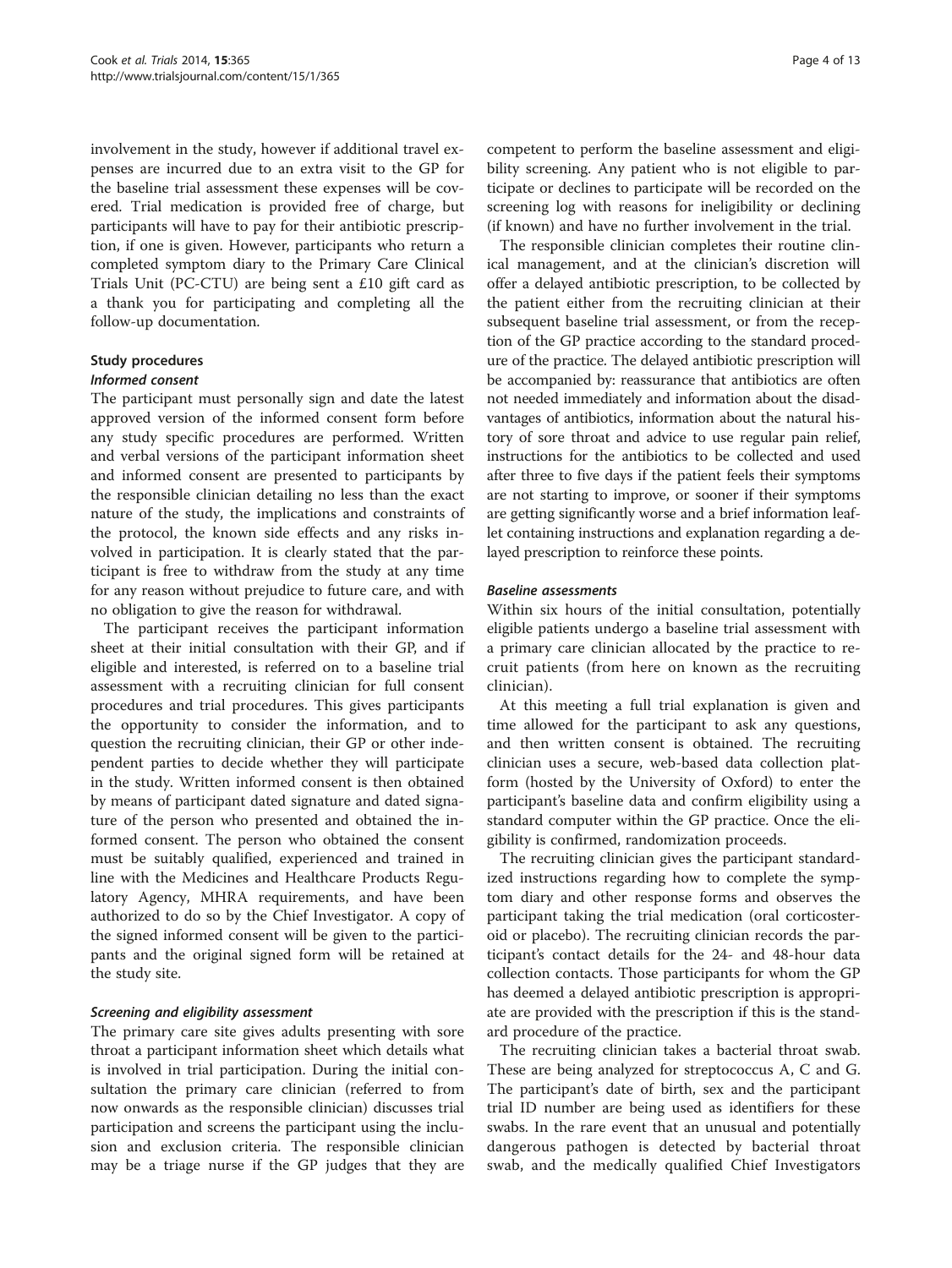feel it is appropriate, the practice will be informed of these results.

Baseline case report form data items are:

Socio-demographic factors which will include: age, gender, smoking history and paid work or education. Medications which will include: decision whether or not to offer delayed antibiotic script and if offered, type of dose, dosing regimen and duration of antibiotics prescribed as well as whether the practice left the script for collection at reception or gave it to the patient at the baseline recruitment meeting and any other advised treatment. Symptoms which will include: the duration of sore throat and painful swallowing and the presence or absence of cough, hoarse voice, coryza and fever in last 24 hours, all of which use a validated scale, where 'None' is equal to absence of and 'Slight' 'Moderate' and 'Severe' are equal to presence of. Clinical examination findings which will include the confirmation of: the presence of pharyngeal inflammation, the presence of tonsils, the presence of inflamed tonsils, the presence of purulent tonsils, the presence of cervical lymphadenopathy, the presence of tender cervical lymphadenopathy, the participants temperature and type of thermometer used for measuring. Patient-completed items which will include: ratings of throat soreness, pain on swallowing and difficulty swallowing using visual analogue scales, baseline severity ratings using symptom diary and completion of the EuroQol EQ-5D-5L instrument [\[20](#page-12-0)].

All these procedures happen according to the schedule of procedures; see Additional file [2.](#page-12-0)

#### Randomization and codebreaking

Randomization was performed by the Oxford PC-CTU and is stratified by centre (Oxford, Bristol and Southampton) and by receipt or not of delayed antibiotic prescription using a block randomization with variable block size. An independent statistician based in the Department of Primary Care Health Sciences at the University of Oxford generated the randomization schedule. They produced a list of four-digit unique medication IDs; these were printed on the medication labels in variable block sizes stratified as above. This statistician is not involved in any other aspect of the trial.

Each site is initially allocated to hold two sets of two to three packs of pre-randomized medication, one set for those who are given an antibiotic prescription and one set for those who are not. They then liaise with their local centre (the centre responsible for setting up the site) when they have allocated their existing packs to trial participants and reallocation of medication, if deemed necessary, only occurs within the same centre and same subgroup of participants, having delayed antibiotic prescription or not. They also receive an equal number of participant folders containing unique participant trial IDs.

The recruiting clinician allocates the patient one pack of medication from the appropriate set of prerandomized medications and they record the unique medication ID on the baseline case report form, CRF. The recruiting clinician informs their local study centre (Oxford, Bristol or Southampton) which medication has been allocated to which participant trial ID and the local study centre keeps a log of all allocated medication and participant trial IDs. The recruiting clinician also enters the participant trial ID on the drug allocation log on site against the allocated medication ID.

The trial investigators have reviewed the clinical safety of the study and do not feel that an emergency 24-hour unblinding service is required. The only major adverse event where clinical management might be affected by this knowledge is anaphylaxis, and, as the medication is taken by the participant under observation in the general practice during working hours, this will be managed in hours if required. In addition an independent clinician has confirmed that clinical care offered to a patient presenting with an adverse event or serious adverse event, AE/SAEwould not be influenced by knowledge of which study arm they were in. Participants remain in the practice for 10 minutes after the medication has been taken to ensure that any immediate reaction can be treated. In the very rare event that analysis of the bacterial throat swab reveals an unusual and potentially dangerous pathogen; the Chief Investigator will be contacted to assess the need for emergency unblinding and informing the participant's practice. This information will only be received, and the practice contactable, in office hours.

A standardized procedure for emergency unblinding is available. The codes will only be broken in case of a major adverse event (such as anaphylaxis or admission to hospital with a life-threatening illness (for example septicemia, meningitis, severe pneumonia requiring ITU admission or death)). The randomization code is stored electronically on a secure password-protected drive and access is restricted to the independent statistician. If unblinding is deemed necessary the Chief Investigator or designated representative will inform the independent statistician to notify the relevant responsible clinician of the treatment allocation for the relevant participant. The trial investigators will not be informed which arm of the trial the participant was allocated to. If randomization of a participant is unblinded during the study then data for that participant, if available, will be included in the intention-to-treat analysis.

The procedures for code break at the end of the trial will be as follows: once all the data queries have been resolved, a blind data review meeting will be initiated involving the trial statistician, the data manager, the trial manager and the Chief Investigator. All protocol violations will be reviewed and a list of study populations for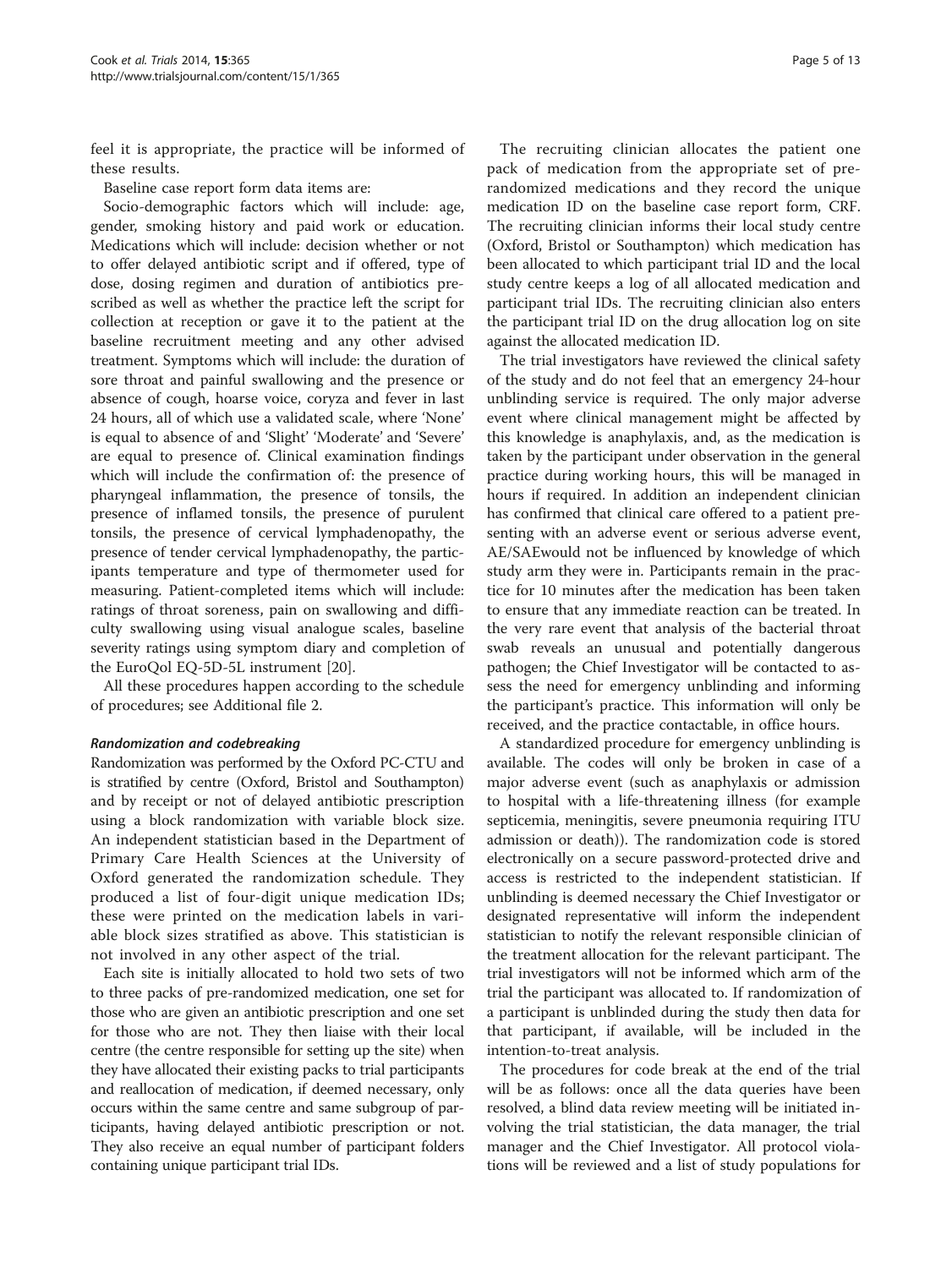analysis will be generated and signed off by the Chief Investigator and the statistician. At this point, the database will be locked and decoding of the allocation will be allowed.

#### Subsequent assessments

Following the baseline trial assessment participants complete a symptom diary reporting upon the resolution of symptoms and time to onset of pain relief, and rating their pain on a visual analogue scale every day for seven days on paper. As well as recording the severity and duration of their symptoms, this also includes providing information about NHS resource use, out-of-pocket expenditure, use of over-the-counter and prescription medications and time off work and/or education or foregone leisure time. Within the symptom diary we also ask participants to complete the EuroQol EQ-5D-5L instrument [[20\]](#page-12-0) daily for seven days following study entry.

Participants are telephoned or texted at 24 and 48 hours to support collection of the primary outcome and secondary outcomes. As preference this contact will be made via text message because of the greater accuracy with times and standardization. They are additionally telephoned in the first 96 hours if required to support and encourage completion of the symptom diary; they will also receive a text message at day four and day nine to encourage completion of the symptom diary and to remind them to return it to the PC-CTU. Follow-up is being undertaken by research coordinators at all three centers. Follow-up continues for seven days from the initial day of recruitment. Participants are asked to report in the diary any use of medications, including whether they obtained and completed the delayed antibiotic prescription. If participants do not complete the symptom diary over the seven days we send them a short questionnaire after this in order to collect information for key secondary outcomes relating to the first four days after taking the trial medication and, if needed, they are telephoned in order to help them complete the questionnaire. All paper diaries and questionnaires are sent back to the respective centre in pre-paid envelopes.

A review of the primary care notes is undertaken by the recruiting primary care site one month postrandomization, to record repeat presentation to a GP, Emergency Department or out–of-hours primary care centre with symptoms or complications of sore throat, hospital admissions and use of prescription medications. Baseline information about past medical history and acute and repeat medication usage is also collected.

#### Definition of end of trial

The end of trial will occur once the primary outcome data has been collected for all patients and the one

month follow-up notes review of the final participant has been performed.

## Discontinuation and withdrawal of participants from study treatment

Each participant has the right to withdraw from the study at any time. In addition, the investigator may discontinue a participant's involvement in the study at any time if the investigator considers it would be harmful to keep a participant in the study. The reason for withdrawal will be recorded in the CRF.

If the participant is withdrawn due to an adverse event, the investigator will arrange for follow-up visits or telephone calls until the adverse event has resolved or stabilized, or until the end of the study when participant care will return solely to the GP. The participant's data will be retained in the trial for the purpose of intentionto-treat analysis unless consent to do so is specifically withdrawn. This is in order to safeguard the validity of the data set. If a participant is found to be ineligible after they have been randomized then they will be removed from the trial. Their data will also be removed from the intention-to-treat analysis.

#### Source data

Source documents are original documents, data and records from which participants' CRF data are obtained. These include, but are not limited to, general practice medical records (from which medical history and previous and concurrent medication may be summarized into the CRF, as well as follow-up data at one month). CRF entries will be considered source data if the CRF is the site of the original recording (there is no other written or electronic record of data). In this study the CRF is being used as the source document for the documentation of inclusion and exclusion criteria, and baseline assessment information. Symptom diaries and telephone calls recorded onto CRFs are considered source data. All documents are stored safely in confidential conditions. On all study-specific documents other than the signed consent the participant will only be referred to by their study participant ID.

#### Treatment medication

#### Description of study treatment

The study treatment is a single 10 mg dose of dexamethasone taken orally. The dose takes the form of five 2 mg dexamethasone tablets over-encapsulated into a single capsule and an over-encapsulated placebo identical in size, colour and taste. The drug acquisition, overencapsulation, packaging and labelling was performed by Nottingham University Hospitals NHS Trust.

The labelling of medication packs conforms to Annexe 13 (GMP) and Article 13.3 of European Commission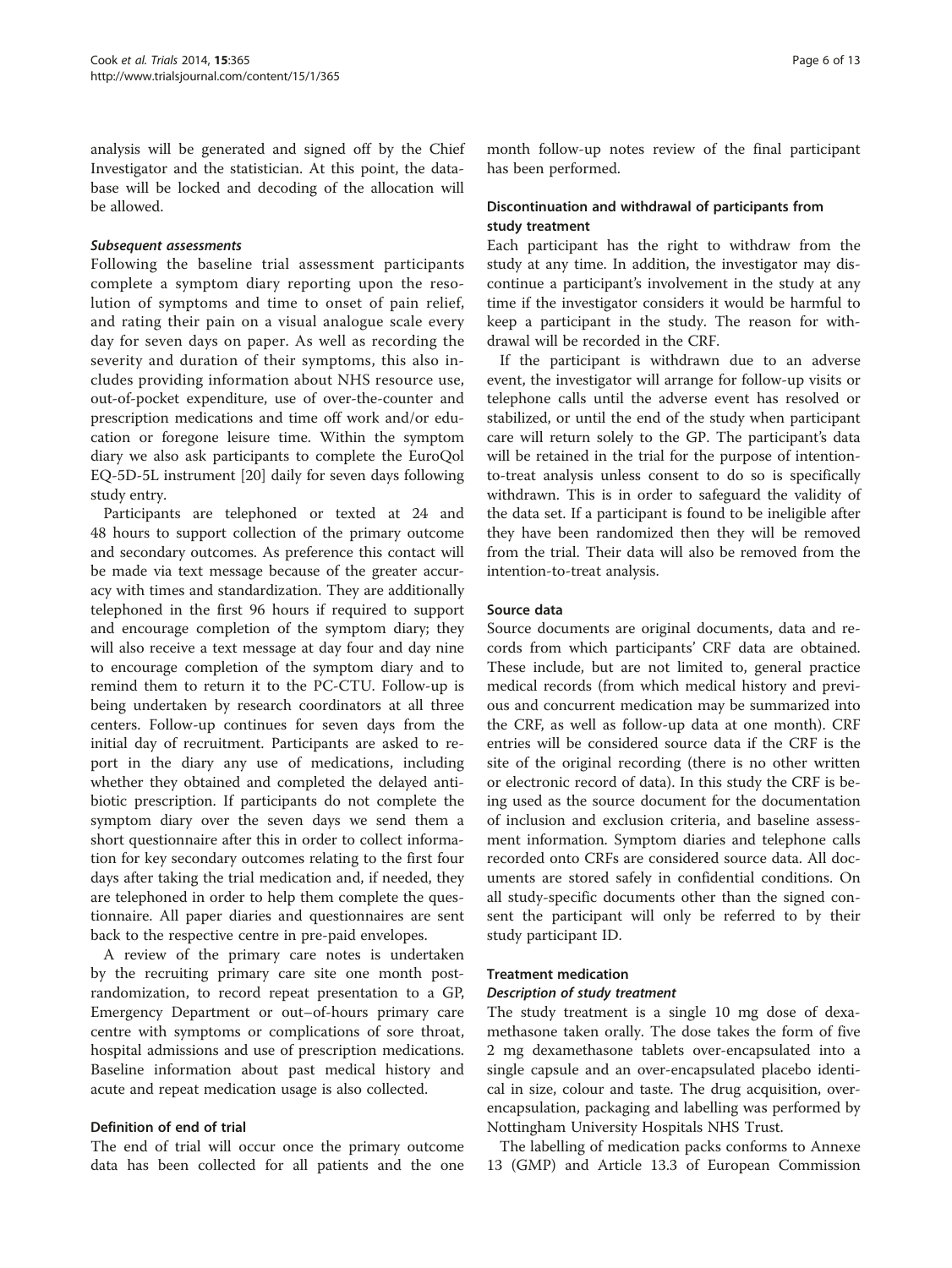Directive 2001/20/EC. A template label was approved by the clinical trial team and provided to the manufacturer by the Chief Investigator. Each medication pack label is printed with a unique medication ID number to ensure dexamethasone and placebo medicine packs are indistinguishable and thus maintain allocation concealment. This randomized medication ID forms the identifier on the open code-break document sent with each delivery of medication packs to the University of Oxford PC-CTU. The medicines were received from the manufacturer and are stored securely by the clinical trials unit.

The trial centers are responsible for supplying the medication packs to the GP practices in their area, four to six packs at any one time, so that clinicians can draw from their allocation as recruitment proceeds. Trial centers keep a log of medication packs sent to a GP practice, with all medication packs signed for on receipt at the GP practice. Sites liaise with their local centre when more packs are required, and the local centre then liaises with the Oxford centre to send a further block to the local centre. At all times the medicines will be stored at room temperature, in line with the summary of product characteristics, SmPC. The study drug and placebo can be stored below 25°C and out of direct sunlight and are kept securely in the Oxford PC-CTU and on site, with controlled access by site trial staff. A formal risk assessment considering all the potential risks involved in the distribution of the trial medication will be written alongside a standard operating procedure detailing the exact procedure for the handling of all trial medication to ensure that any associated risks will be minimized.

## Compliance with study treatment

The participant is observed taking the single dose of study medication once they have provided full informed consent.

## Accountability of the study treatment

The study medication is supplied by Nottingham University Hospitals NHS Trust to the clinical trials unit. All movements of study medication between Nottingham University Hospitals NHS Trust and clinical trials unit are documented. The clinical trials unit will supply the allocated drugs to the local centers who distributed these out to the sites in their area. The clinical trials unit will keep logs of all medication IDs and where each drug is sent to, local centers will keep logs of all drugs allocated to them and the GP practices will keep local drug accountability logs, including drug allocation logs.

In the event that medication needs to be redistributed, a drug redistribution log must be completed to document the unique medication ID and must include a minimum of one release signature (origin site staff), one transporter signature (PC-CTU staff) and one

receiving signature (new site staff), with approval from the MHRA.

Site-specific procedures will be followed in relation to disposing of and arranging for destruction of expired trial medication. Standard GP site procedures should be followed and the drug destruction log should be completed with the following details: date, unique medication ID, expiry date, quantity to be destroyed (number of tablets) and staff initials to confirm destruction.

## Concomitant medication

Throughout the study the responsible clinician may prescribe any concomitant medications or treatments deemed necessary to provide adequate supportive care except for those listed in the exclusion criteria. If these are required, the participant will stay in the trial for purposes of intention-to-treat analysis. Any medication taken during the study other than the study medication will be recorded in the symptom diary or noted on notes review.

## Post-trial treatment

Following the single dose of oral dexamethasone participants continue normal medical care by their GP.

## Safety reporting

#### Definitions

An adverse event (AE) or adverse experience is any untoward medical occurrence in a patient or any abnormal result from a clinical investigation in participants who have been administered a medicinal product,which does not necessarily have to have a causal relationship with this treatment (the study medication). An AE can therefore be any unfavorable and unintended sign (including an abnormal laboratory finding), symptom or disease temporally associated with the use of the study medication, whether or not considered to be related to the study medication. An adverse reaction (AR) will be defined as all untoward and unintended responses to a medicinal product related to any dose. The phrase 'responses to a medicinal product' means that a causal relationship between a study medication and an AE is at least a reasonable possibility - the relationship cannot be ruled out. All cases judged by either the reporting medically qualified professional or the Sponsor as having a reasonable suspected causal relationship to the study medication qualify as adverse reactions. A serious adverse event (SAE) will be defined as any untoward medical occurrence that at any dose results in death, is life-threatening, requires inpatient hospitalization or prolongation of existing hospitalization, results in persistent or significant disability and/or incapacity, is a congenital anomaly or birth defect or other important medical events. Other events that may not result in death,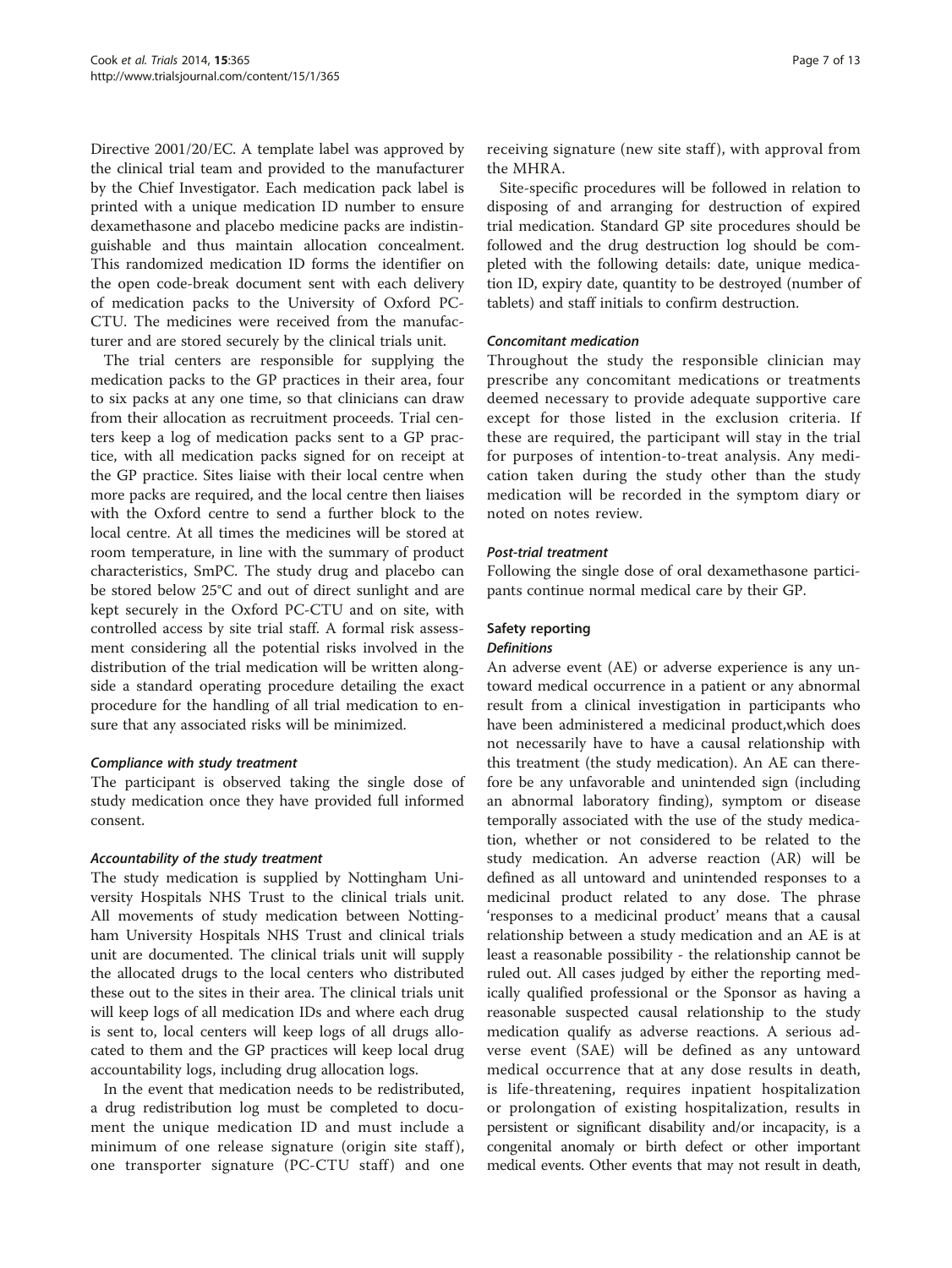are not life threatening, or do not require hospitalization, may be considered an SAE when, based upon appropriate medical judgment, the event may jeopardize the patient and may require medical or surgical intervention to prevent one of the outcomes listed above. The term life-threatening in the definition of SAE refers to an event in which the participant was at risk of death at the time of the event; it does not refer to an event which hypothetically might have caused death if it were more severe.

To ensure no confusion or misunderstanding of the difference between the terms serious and severe, which are not synonymous, the following note of clarification is provided. The term severe is often used to describe the intensity (severity) of a specific event (as in mild, moderate or severe myocardial infarction). The event itself, however, may be of relatively minor medical significance (such as severe headache). This is not the same as 'serious', which is based on participant and/or event outcome or action criteria usually associated with events that pose a threat to a participant's life or functioning as defined in the bullet points above. Seriousness (not severity) serves as a guide for defining regulatory reporting obligations.

A serious adverse reaction (SAR) is defined as an AE (expected or unexpected) that is both serious and, in the opinion of the reporting investigator, believed with reasonable probability, to be due to one of the study treatments, based on the information provided. A suspected unexpected serious adverse reaction (SUSAR) is defined as an SAR, the nature or severity of which is not consistent with the applicable product information (such as an investigator's brochure for an unapproved investigational product or summary of product characteristics for an approved product).

## Causality

The relationship of each AE to the trial medication must be determined by a medically qualified individual to be either related or not related. Related, for these purposes, requires the AE to follow a reasonable temporal sequence from trial medication administration. It cannot reasonably be attributed to any other cause. Not related, for these purposes, requires that the AE is probably produced by the participant's clinical state or by other modes of therapy administered to the participant.

## Recording and reporting procedures for AEs and SAEs

Dexamethasone is a commonly used medication in a primary care setting; it has well defined safety profiles and is being used in this trial for authorized indications. As a result of this no non-SAEs will be recorded in this study. All SAEs occurring during the one month participants are enrolled on the trial will be recorded.

A participant may voluntarily withdraw from the trial due to what he or she perceives as an intolerable AE. AEs that result in a participant's withdrawal from the study will be recorded on the withdrawal form. The relationship of AEs to the study medication will be assessed by a medically qualified investigator. The severity of events will be assessed on the following scale:  $1 = \text{mild}$ ,  $2 =$  moderate or  $3 =$  severe.

All SAEs must be reported to the PC-CTU within one working day of discovery or notification of the event. The PC-CTU will perform an initial check of the report, request any additional information and ensure it is reviewed by the Chief Investigator on a weekly basis. The PC-CTU will also ensure that it is reviewed at the next Data Monitoring Committee meeting. All SAE information must be recorded on an SAE forms and faxed to the PC-CTU. Additional information received for a case (follow-up or corrections to the original case) need to be detailed on a new SAE form and faxed to the PC-CTU.

## Data Monitoring Committee

The appointed and independent Data Monitoring Committee (DMC) conducts a review of all SAEs for the study reported during the quarter and cumulatively. They report their findings to the Trial Steering Committee who in turn report to the Trial Management Group. The main aims of this review are as follows: to ensure the safety and rights of each patient in the trial, to pick up any trends, such as increases in expected and unexpected events, and take appropriate action, to monitor the trial data and review and analyze as outlined in the statistical analysis plan, systematically or as requested by the Trial Steering Committee, to seek additional advice or information from investigators where required, to evaluate the risk, in terms of safety and ethics, of the trial continuing and take appropriate action where necessary and to act or advise, through the Chairman or other consultant, on incidents occurring between meetings that require rapid assessment. The Data Monitoring Committee will also suggest provision of training specific groups to the Trial Steering Committee as required.

## SUSAR reporting

In collaboration with the University of Oxford's Clinical Trials Research Governance (CTRG) the Chief Investigator will report all SUSARs to the competent authorities (MHRA in the UK), the research ethics committee concerned and host NHS Trusts. Fatal or life-threatening SUSARs will be reported within seven days and all other SUSARs within 15 days. Any additional relevant information will be reported within eight days of the initial report. The Chief Investigator will also inform all investigators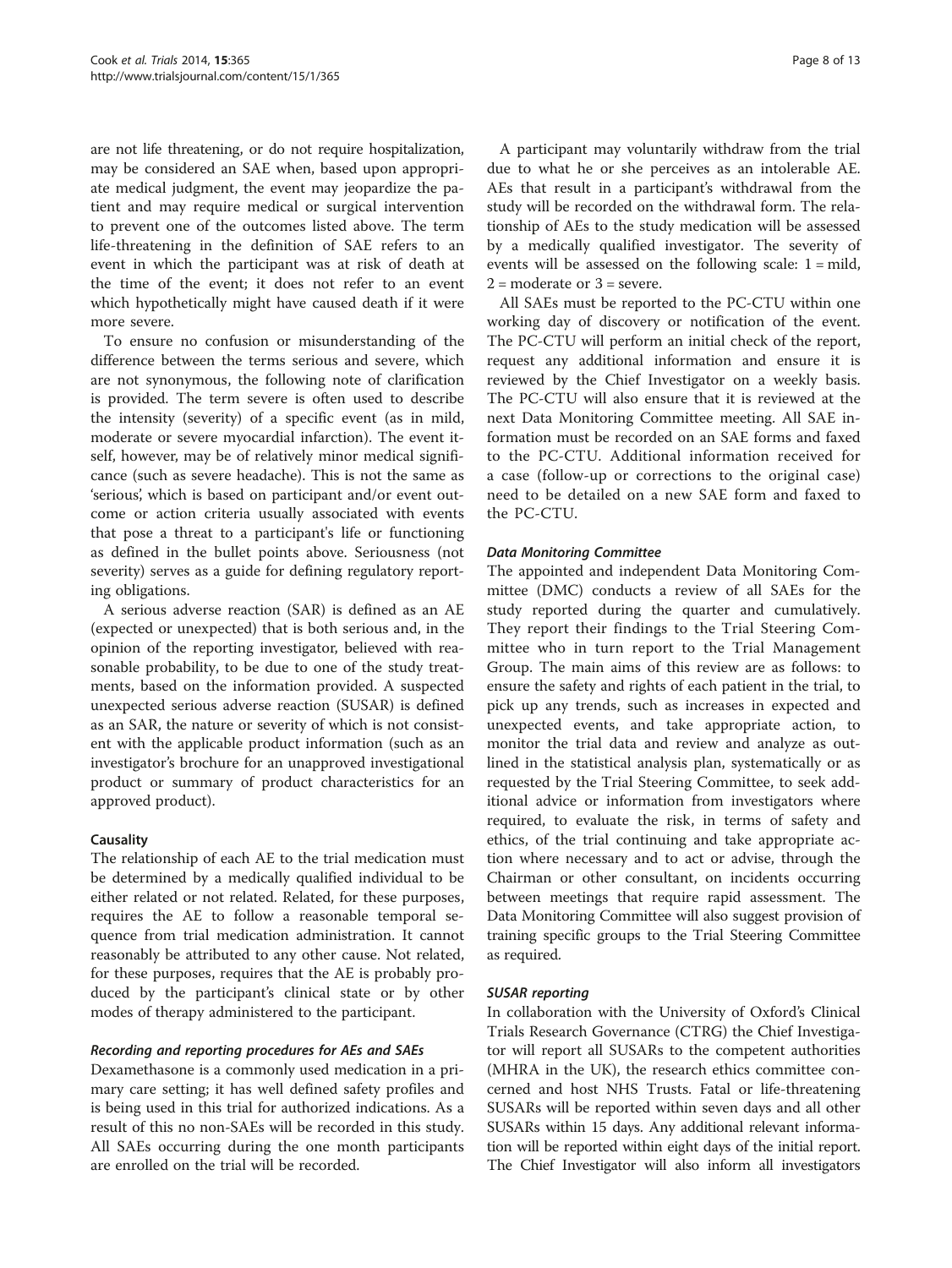concerned of relevant information about SUSARs that could adversely affect the safety of participants.

#### Development safety update reports

In addition to the expedited reporting above, the Chief Investigator shall submit once a year throughout the clinical trial on the anniversary of the clinical trial authorization CTAor on request a development update safety report (DSUR) to the competent authorities (MHRA in the UK), research ethics committee concerned, host NHS Trust and Sponsor.

## **Statistics**

## Statistical analysis for effectiveness and safety

The primary analysis will be intention-to-treat assuming no resolution for missing data. The proportion of complete resolution at 24 hours reported by participants will be compared between two treatment arms using a generalized linear regression model for binary data adjusting for whether participants are prescribed antibiotics or not. The proportion of complete resolution at 24 hours in those participants who have not been prescribed antibiotics (on which this trial is powered) will be compared in the same way.

Logistic regression adjusting for whether participants are prescribed antibiotics or not will also be performed to estimate the differences in the proportions of binary secondary outcomes including reported complete resolution at 48 hours, hospital admission within 28 days, attendance at GP practice, Emergency Departments, or out-of-hours centers within 28 days with symptoms or complications associated with sore throat and uptake of delayed antibiotic prescription within seven days. We will explore whether positive bacterial throat swab, FeverPAIN score, Centor score and other baseline factors predict response to corticosteroid. Use of over-thecounter and prescribed medicine other than antibiotics will be summarized and compared using chi-square tests.

Mean and standard deviations for reported time to onset of pain relief, time to complete resolution of pain, duration of moderately bad symptoms recorded by validated symptom diary and time missed from work or education over the seven days from treatment onset will be calculated and compared between two treatment arms using a linear regression adjusting for antibiotic prescription. We will use data from participants' diary on throat pain, pain on swallowing and difficulty in swallowing by visual analogue scale within seven days postrandomization to calculate areas under the curves as proxies for a summary measurement and tested for a difference between two arms using a linear regression adjusted for antibiotics prescription. All model assumptions will be assessed and if data do not conform to

assumptions the alternatives will be explored. Symptoms of interest will be summarized in the proportions and difference between two treatment arms and 95% CI will be calculated. Full description of the methods to be used will be stated in a trial statistical analysis plan.

## Health economics analysis

The objective of the economic evaluation is to establish the difference in costs associated with administering oral corticosteroids versus placebo for sore throat, and relate this cost differential to any difference in health benefits found. The economic evaluation will be undertaken alongside the trial using widely accepted methods and will take an NHS perspective. An evaluation from a wider societal perspective will also be undertaken (as a component of the cost-consequences analysis) as productivity losses and absenteeism are likely to be associated with sore throat. The costing exercise will identify the NHS services used.

The economic evaluation has been designed as a costutility analysis, using the participant's EQ-5D-5L scores (using a published UK population valuation set and EuroQoL crosswalk algorithm [\[21](#page-12-0)]) as the main economic outcome measure. However, the performance and sensitivity of the EQ-5D-5Lin this participant group and over such a short follow-up period is uncertain, so its appropriateness will be investigated by assessing its construct validity and sensitivity to change within the trial. Due to the likely limitations in using EQ-5D-5L as the outcome measure, the cost-utility analysis will be supplemented by a cost-consequences analysis using a number of outcome measures (such as symptomatic days avoided, EQ-5D-5L disaggregated by domain and days off work and/or education) as the measure of health benefit.

Individual-level resource use data is being collected using resource-use questionnaires and GP records. The resource use data covers general practice, medications and hospital services. It also includes a question relating to time taken off work and/or education and usual activities due to experiencing a sore throat. These resource items are being documented by the participants over the one-week follow-up period and are being collected using a resource-use questionnaire/diary. In the questionnaire, participants log NHS services use: the number and type of GP or practice nurse visits (for example own home, clinic, practice, out-of-hours, phone), prescription use, over-the-counter medication use, and hospital Emergency Department, outpatient or inpatient stays that are directly related to their sore throat. This health service resource utilization will be valued using appropriate unit costs obtained from widely used sources, such as the most recent version of Unit Costs of Health and Social Care [[22](#page-12-0)] and NHS reference costs.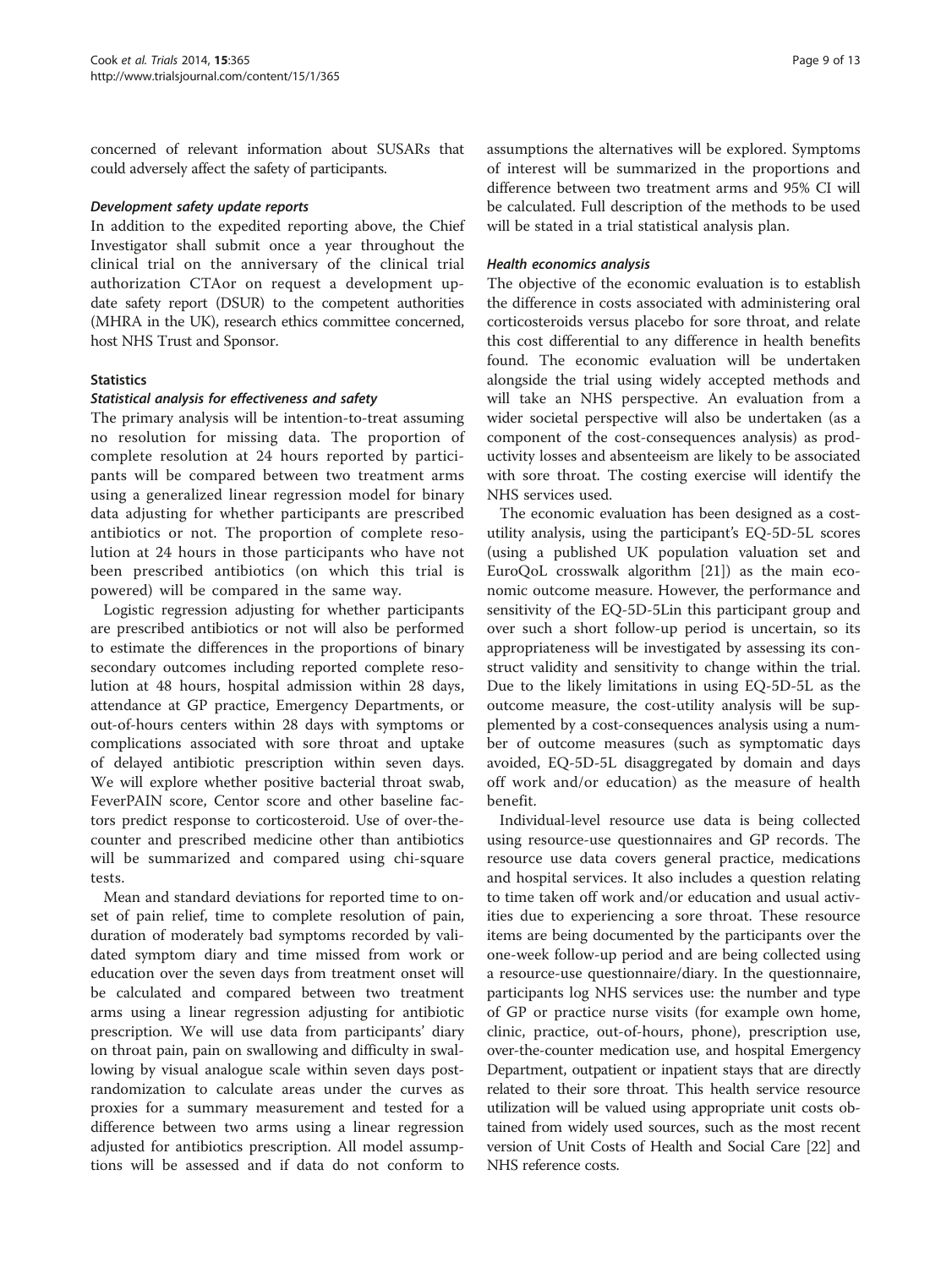EQ-5D-5L data is being collected using the standard instrument developed by the EuroQol group. The symptom and resource-use diary collects participant specific self-reported time away from work and/or education. Both are completed at baseline and over the seven day follow-up period.

Individual costs will be estimated by combining the resource use and unit cost data. We will estimate and report mean total costs by trial arm [\[23](#page-12-0)] and disaggregate these according to their burden on primary care and other care sectors. We will extrapolate our analysis of health service resource use and costs to explore the potential cost impact of prescribing oral corticosteroids on a national scale.

To aid decision-makers and to provide a transparency to our cost-effectiveness analysis we will analyze and report our costs and outcomes by trial allocation in a disaggregated format. Resource-use and costs will be reported by NHS sector. Outcomes will be reported in terms of symptom or pain-free days, EQ-5D-5L (overall scores and by domain) and days off work and/or education.

Mean costs and outcomes will be compared between the trial arms, using appropriate methods. The primary cost analysis will compare costs at one-month postrandomization. In the event of one treatment not dominating another, an incremental cost per quality-adjusted days (QAD) will be estimated using the EQ-5D-5L. Uncertainty in the confidence to be placed on the economic analysis results will be explored through deterministic and probabilistic sensitivity analysis and presented by estimating cost-effectiveness acceptability curves [[24\]](#page-12-0). The sensitivity analyses will explore uncertainties in the trial data and analysis methods, including the possibility that consultation and re-consultation rates for those in the placebo arm may differ from current standard care.

## The number of participants

Based on the results of our systematic review of eight studies, the average absolute increase in participants reporting complete resolution of pain at 24 hours with corticosteroids in addition to antibiotics and analgesia was 27% [[15\]](#page-12-0). The minimum absolute increase from individual trials was 18% (11 versus 29%). To achieve this effect size with 90% power, our conservative estimate of sample size is 226 patients.

In the UK antibiotics are prescribed to approximately 50% of participants presenting with sore throat [\[1](#page-12-0)]. Given that our first secondary objective is to detect a clinically significant difference in proportions of participants not having been prescribed antibiotics, we will require an initial sample of 452 patients. A sample size of 566 allows for loss of up to 20% to follow-up (or 532 for 15% lost to follow-up).

#### Criteria for the termination of the trial

No formal interim analysis is planned to stop the trial early. Dexamethasone is already licensed and used at this dosage in a wide variety of disorders. In our systematic review we found no SAEs reported by any included trial. No differences were found in all AEs, relapse or recurrence rates between participants receiving corticosteroids and those receiving placebo, hence we anticipate that the likelihood of SAEs associated with a single dose of dexamethasone 10 mg taken orally will be extremely low. We have therefore not defined any criteria for termination for safety.

## Procedure for accounting for missing, unused, and spurious data

The percentage of missing outcome data will be compared between two arms and a logistic model will be used to assess whether covariates significantly predict dropout. If little is known about the missing mechanism or there is any concern about validity of the expected missingness due to treatment failure (assuming no complete resolution), sensitivity analysis will be performed with plausible non-ignorable missing scenarios and complete cases. These will be detailed in the separate statistical analysis plan.

During statistical data review and analysis, any anomalies in the data will be investigated and discussed with the Trial Management Group. The data investigation will be broad and flexible and focus on variability of the data, consistency, dispersion, outliers, inliers, relationships between variables and relationships over time. The statistical data review will be fully documented with all the output dated.

#### Inclusion in analysis

We will be analyzing our data using the intention-totreat principle. All eligible randomized participants will be included in the analysis, assuming no complete resolution for missing data.

#### Direct access to source data and documents

Direct access is granted to authorized representatives from the Sponsor, host institution and the regulatory authorities to permit trial-related monitoring, audits and inspections. Individual GP practices are required to give access to the bodies described above and this is outlined in the Site Agreement.

## Quality control and quality assurance procedures

The study is being conducted in accordance with the current approved protocol, International Conference on Harmonization Good Clinical Practice, ICH GCP , relevant regulations and PC-CTU standard operating procedures. The monitoring will be performed by the PC-CTU Quality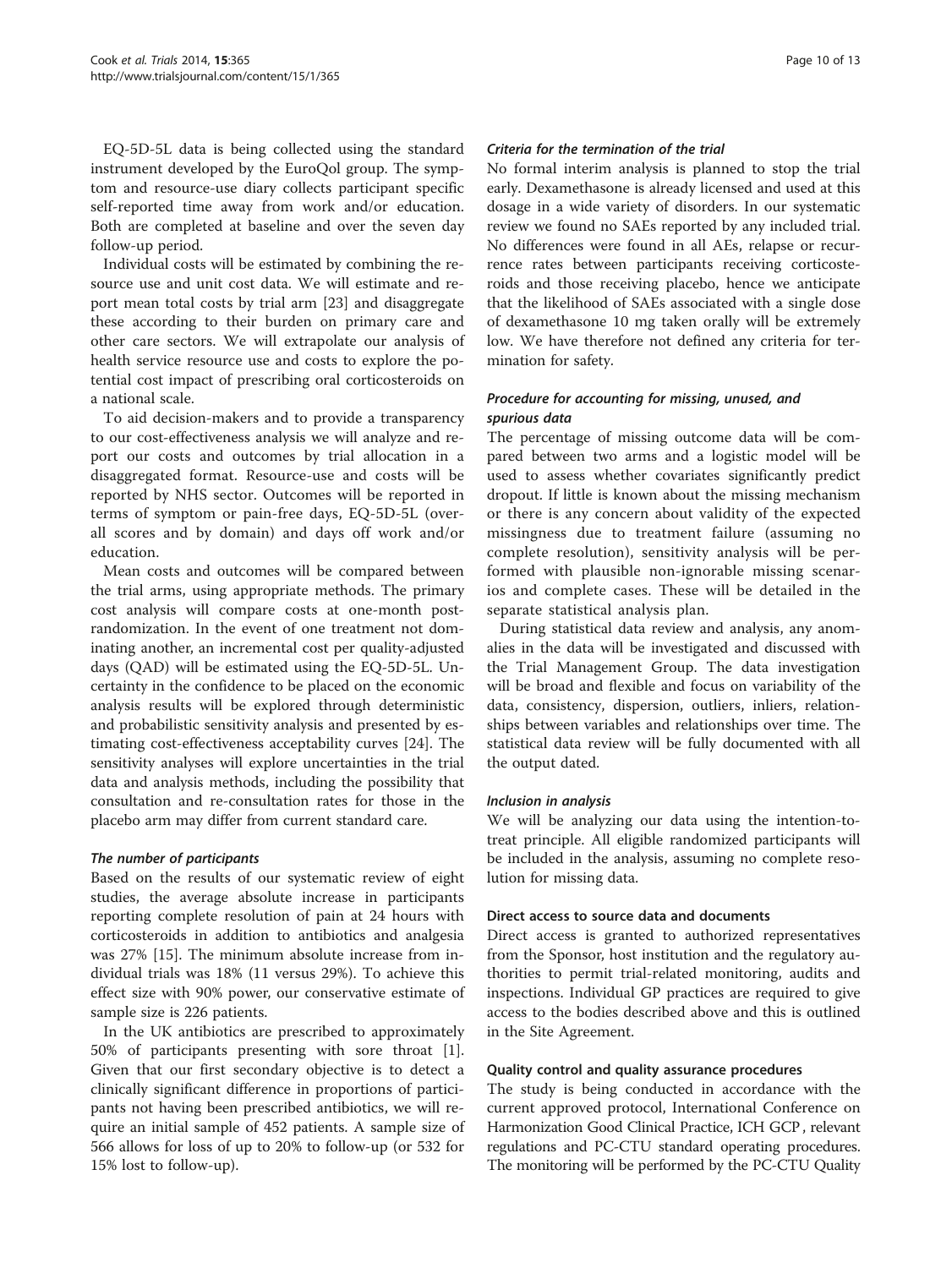Assurance Manager or equivalent. All investigators and trial-related site staff have received training in trial procedures and ICH GCP.

Regular monitoring will be performed by the PC-CTU according to ICH GCP. Data is evaluated for compliance with the protocol and accuracy in relation to source documents. Following written standard operating procedures, the monitors will verify that the clinical trial is conducted and data are generated, documented and reported in compliance with the protocol, ICH GCP and the applicable regulatory requirements.

An independent Data Monitoring Committee, Trial Management Group and Trial Steering Committee have been appointed in line with standard clinical trials unit procedures. The responsibilities of the Data Monitoring Committee are to review and monitor the accruing data to ensure the rights, safety and wellbeing of the trial participants. They will provide an interim analysis if requested by the Trial Steering Committee. They will make recommendations to the Trial Steering Committee about how the study is operating, any ethical or safety issues and any data being produced from other relevant studies that might impact the trial. The Trial Management Group is responsible for the day to day running of the trial, including monitoring all aspects of the trial and ensuring that the protocol is being adhered to. The responsibilities of the Trial Steering Committee are to provide overall supervision of the trial on behalf of the Sponsor and the Funder to ensure that it is being conducted in accordance with ICH-GCP. The Trial Steering Committee will review the trial regularly, agree any amendments and provide advice on all aspects of the trial.

#### Serious breaches

The Medicines for Human Use (Clinical Trials) Regulations, the UK legislation for the running of clinical trials, contain a requirement for the notification of 'serious breaches' to the MHRA within seven days of the Sponsor becoming aware of the breach. A serious breach is defined as: 'A breach of GCP or the trial protocol which is likely to effect to a significant degree  $-$  (a) the safety or physical or mental integrity of the subjects of the trial; or (b) the scientific value of the trial'.

In the event that a serious breach is suspected the University of Oxford's Sponsor's office, CTRG, should be contacted within one working day of knowledge. Any possible serious breach is identified by a member of the study team; either through site monitoring or audit visits, or through a whistleblower or a complaint from within or outside the university. A written record of the incident will be made and once all necessary information is gathered the information is reviewed by the relevant staff (such as the Quality Assurance Manager) if

appropriate and recorded on the Serious Breaches Assessment Form. If considered to be a serious breach the Chief Investigator will be asked to confirm this decision and to contact the CTRG. If the event is a serious breach the CTRG will inform the MHRA within seven days. Day 1 is considered as the day the incident is confirmed as serious by both the team and the CTRG. The incident will be followed up on by the CTRG in conjunction with the trials team. The PC-CTU will review all documentation to see what might have led to the breach and put in place a corrective action preventative action plan in collaboration with the CTRG.

## **Ethics**

The Chief Investigator ensures that this study is conducted in accordance with the principles of the Declaration of Helsinki. The Chief Investigator also ensures that this study is conducted in full conformity with relevant regulations and with the ICH Guidelines for Good Clinical Practice (CPMP/ICH/135/95) July 1996, including training in GCP for clinicians as required.

The protocol, informed consent form, participant information sheet and any proposed advertising material have received appropriate Research Ethics Committee (REC), regulatory authorities (MHRA in the UK), and host institution(s) approval (REC reference: 12/SC/0684 NRES Committee South Central - Oxford B). The Chief Investigator has submitted and will submit and, where necessary, obtain approval from the above parties for all substantial amendments to the original approved documents.

#### Participant confidentiality

The trial staff will at all times ensure that the participants' anonymity is maintained. The participants are identified only by initials and a participant ID number on the CRF and any electronic databases. All documents are stored securely and only accessible by trial staff and authorized personnel. The study complies with the Data Protection Act, UK 1998, which requires data to be anonymized as soon as it is practical to do so.

#### Data handling and record keeping

Data management will be performed in accordance with PC-CTU standard operating procedure for data management. Study-specific procedures are outlined in a data management plan (DMP) to ensure that high-quality data are produced for statistical analysis. The DMP was reviewed and signed by all applicable parties including the Trial Manager and the Trial Statistician prior to the first patient being enrolled.

All patients are providing consent using pre-printed paper consent forms including the unique patient ID. Prepaid envelopes have been provided to return consent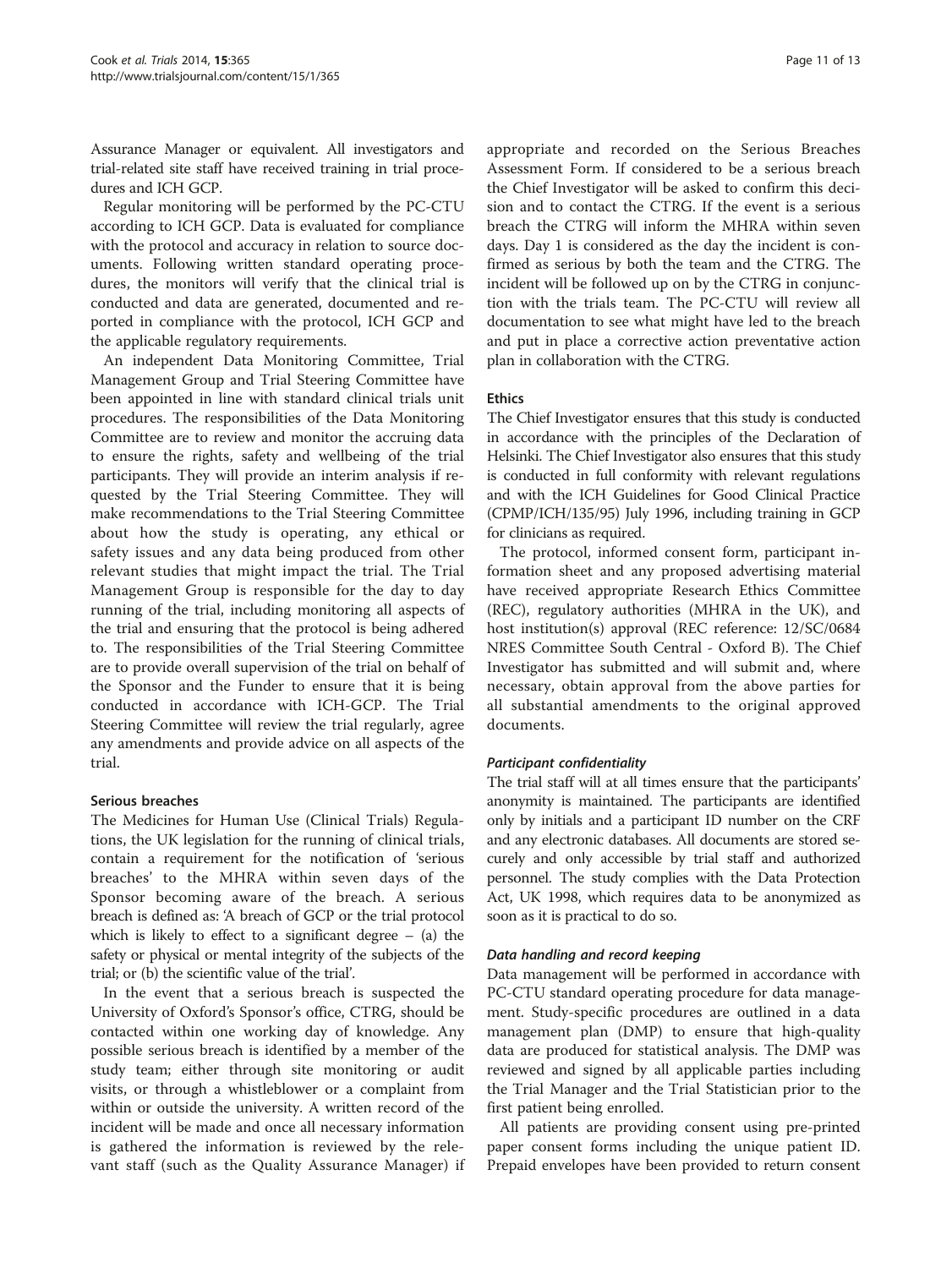forms (and CRFs if applicable) to the trial centers, where the data is being entered by centre trial administrators.

Data collection and management is being conducted using a secure, web-based system developed in conjunction with the clinical trials unit. The system incorporates data entry and validation rules to reduce data entry errors, and management functions to facilitate auditing and data quality assurance. Parallel paperbased data capture forms will be available to those patients and clinicians who prefer this option. Data protection requirements are embedded into the design of the web-based system and enforced by best practice trial management procedures. The Clinical Data Manager will oversee the process of electronic data validation and manual listings, sending out data clarification forms (DCFs) when required and following these up until the queries are resolved.

Once the last patient is enrolled, prior to database lock a dataset review will be undertaken by the Information System Manager and Trial Statistician. All critical data items are 100% checked against original source data documents to ensure accuracy, and an error rate will be established across all fields to ensure a consistently accurate dataset.

Patient contact information is being collected at baseline in paper form and faxed to the relevant study centre. A copy of the patients contact details consent form will be sent to the PC-CTU. This information is being used to contact the patient to collect details for the primary outcome at 24, 48 and once more up to 96 hours after the patient has joined the trial, and for any further follow-up that might be required. The follow-up contact is being coordinated by a researcher at the relevant study centre. The contact details are being stored at the centre separately from all other trial data and will be anonymized as soon as the required contact has been completed.

At the conclusion of the trial and after the database has been locked, all essential documents will be archived for at least five years. The Chief Investigator is responsible for authorizing the retrieval and disposal of archived material.

## Finance and insurance

The trial is funded by the National Institute for Health Research School for Primary Care Research, Project Number 172.

## Compensation for harm

Indemnity and/or compensation for negligent harm arising specifically from an accidental injury for which the University is legally liable as the Research Sponsor will be covered by the University of Oxford. The NHS will owe a duty of care to those undergoing clinical

treatment, with Trust Indemnity available through the NHS Litigation Authority Scheme. Indemnity and/or compensation for non-negligent harm (harm arising specifically from an accidental injury), and occurring as a consequence of the research subjects' participation in the trial for which the University is the Research Sponsor, will be covered by the University of Oxford.

## Publication policy

The investigators will be involved in reviewing drafts of the manuscripts, abstracts, press releases and any other publications arising from the study. Authors will acknowledge that the study was funded by the National Institute for Health Research, NIHR School for Primary Care Research. Authorship will be determined in accordance with the International Committee of Medical Journal Editors, ICMJE guidelines and other contributors will be acknowledged.

## **Discussion**

One of the challenges of designing a trial for an acute upper respiratory complaint is the fact that we are recruiting participants on the day that they present to their GP with a sore throat. There was concern that this might not leave participants sufficient time to fully understand the nature of the trial before consenting and receiving the medication. To counteract this we have developed very streamlined online recruitment procedures for the GPs, and have spent time with individual practices to ensure that the recruitment process can work within their usual care routine. These measures have ensured that participants are having enough time to read the participant information sheets outside of the actual clinic appointment so that when they see the recruiting clinician they will already have had time to process the information about the trial and can then simply ask any further questions they might have.

This trial is evaluating the effectiveness of a single oral corticosteroid dose in treating sore throat, but it will also help us to assess current antibiotic prescribing practices in this situation. We will be able to see whether delayed antibiotic prescriptions are being given out, whether these are being used once given and whether people are simply re-presenting to primary care or out-of-hours if they are not given an antibiotic prescription.

## Trial status

The trial is currently open and recruiting in all centers and currently on target. We are aiming to complete recruitment by December 2014 and patient follow-up by February 2015.